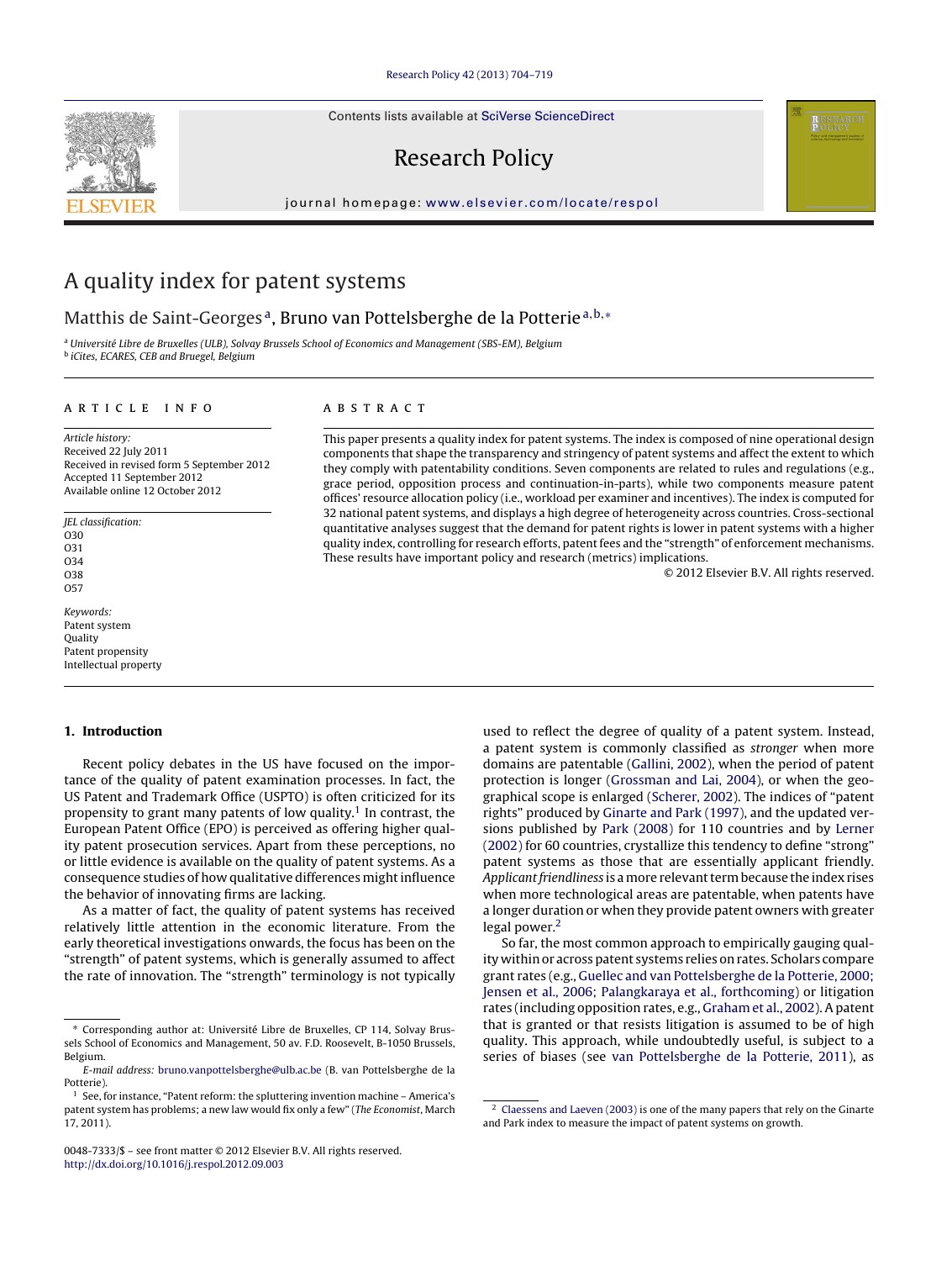(1) applicants may adopt heterogeneous filing strategies across industries and countries; (2) many "borderline" patents are never litigated or opposed; and (3) patent disputes are often undisclosed and negotiated bilaterally between opponents.

Studies of patent litigations actually scrutinize 'only' the top of the "patent iceberg" (the most valuable patents are subject to litigation). The focus is rarely on the patent application assessment process or on the transparency of the system. Some authors explicitly consider the filtering process in their theoretical models (e.g., [O'Donoghue,](#page--1-0) [1998;](#page--1-0) [Dewatripont](#page--1-0) [and](#page--1-0) [Legros,](#page--1-0) [2008;](#page--1-0) [Farrell](#page--1-0) [and](#page--1-0) [Shapiro,](#page--1-0) [2008\)](#page--1-0) and find that more stringent assessment processes induce more effective incentives to innovate. For [Picard](#page--1-0) [and](#page--1-0) [van](#page--1-0) [Pottelsberghe](#page--1-0) [de](#page--1-0) [la](#page--1-0) [Potterie](#page--1-0) [\(2011\)](#page--1-0) the quality of examination system is associated with two opposite forces: a selection signal that should reduce the number of submitted inventions with a small inventive step (there is little chance to be granted) and a credibility signal that should induce more applications (inventors feel more 'secured' in case of litigation). The quality of examination processes has also received increasing attention in recent years, especially among authors focusing on the US patent system.<sup>3</sup> [Jaffe](#page--1-0) [and](#page--1-0) [Lerner](#page--1-0) [\(2004\),](#page--1-0) [Maskus](#page--1-0) [\(2006\),](#page--1-0) [Quillen](#page--1-0) [\(2008\),](#page--1-0) and [Bessen](#page--1-0) [and](#page--1-0) [Meurer](#page--1-0) [\(2008\)](#page--1-0) implicitly or explicitly raise the hypothesis of a vicious cycle in which a low-quality assessment process leads to the filing of more low-quality applications, which in turn reduces the examination quality because examiners become overloaded. Such authors frequently argue that the low patentability standard in the US is mainly driven by the Court of Appeals of the Federal Circuit (CAFC), because judges create jurisprudence with their decisions, especially regarding patentinvalidation proceedings. Although this argument is valid to some extent, it should not hide the fact that many factors shape the quality and transparency of patent application assessment processes. Scholars have rarely systemically investigated the processes put in place to check patentability conditions. When they have done so, they have tended to explore only the US patent system (i.e., [Quillen,](#page--1-0) [2006;](#page--1-0) [Burk](#page--1-0) [and](#page--1-0) [Lemley,](#page--1-0) [2003\).](#page--1-0)

To the best of our knowledge, [van](#page--1-0) [Pottelsberghe](#page--1-0) [de](#page--1-0) [la](#page--1-0) [Potterie](#page--1-0) [\(2011\)](#page--1-0) provides the first attempt of an international, systemic, comparison of patent system quality. The author makes the working assumption that the quality of a patent system depends on both its stringency and transparency. These two dimensions can be gauged through the operational design of patent systems, which includes rules and regulations, and patent offices' resource allocation practice. The author compares the operational designs of three major patent systems (Europe, Japan and the US) to investigate the extent to which the conditions of novelty and inventiveness are met in a transparent way. The international heterogeneity of operational designs may ultimately lead to different degrees of rigor and transparency in patent application assessment processes. The composite index built by [van](#page--1-0) [Pottelsberghe](#page--1-0) [de](#page--1-0) [la](#page--1-0) [Potterie](#page--1-0) [\(2011\)](#page--1-0) confirms that there is substantial variation in quality across the three patent systems, and graphical evidence suggests that the degree of quality is negatively correlated with the demand for patent rights. As a graphical representation of three points provides only partial evidence, there is an obvious need for further investigation into the impacts of the stringency and transparency of the application assessment process on applicants' behavior.

The objective of this paper, therefore, is to empirically test whether the degree of quality of patent systems – defined as the extent to which patentability standards are met in a transparent and stringent way – affects the behavior of applicants, especially in terms of their propensity to patent. This objective requires, first, the construction of a "quality" index of patent systems and, second, the inclusion of this index in a quantitative model designed to explain variations in the demand for patent rights across countries.

The quality index presented in this paper is based on nine operational design components. The index is computed for the national patent systems of 32 countries, with at least 1, 800 patent applications filed in 2008. The components include seven rules and legal standards (e.g., grace period, opposition process, hidden applications) and two resource allocation factors (i.e., workload per examiner and incentives). The quantitative analysis aims to explain various alternative indicators of demand for patent rights on the basis ofthe quality index of patent systems, controlling for research efforts, patent fees and the strength of enforcement mechanisms.

The paper is structured as follows. Section 2 presents the methodology used to compute the index from nine components of patent systems' operational designs. Section [3](#page--1-0) presents and compares the indices computed with three alternative weighting schemes. Section [4](#page--1-0) is devoted to the empirical model, which aims to evaluate the impact of the quality index of patent systems on the demand for patent rights. Section [5](#page--1-0) concludes and presents several policy implications. The results confirm that there are significant variations in patent system quality across countries, and that these variations, together with research efforts, patent fees and enforcement mechanisms, help to explain cross-country variations in the demand for patent rights.

### **2. The quality index of patent systems and its nine components**

In this paper, quality is defined as the extent to which patent systems comply in a transparent and stringent way with their legal patentability standards: the novelty and inventiveness conditions. The novelty condition requires that the invention is new to the world. In other words, the invention cannot be published or presented at a conference before the patent application is filed. The inventiveness condition requires that the invention contribute sufficiently to the state of the art; in other words, it must be nonobvious for a person skilled in the art. These two legal standards might be similarly codified in patent systems but their implementation, or the extent to which they are fulfilled, varies significantly across countries.

It should be clear that the index developed in the present investigation is intended to measure the quality of patent systems. As such, the index does not measure the degree of novelty required for grant of a patent nor the height of the inventive step. Yet, it measures the stringency of the patent application assessment process and the transparency of the system. The degree to which patentability requirements are satisfied in a stringent and transparent way is not only dependent on the legal standards but also on the operational designs of the patent systems. The index includes seven legal components and two operational or managerial components that reflect patent offices' resource allocation profiles. These nine components help shape the quality of patent systems. They include: (1) the ownership of an invention, (2) the intermediate search report during the examination process, (3) the allotted period for an examination request, (4) post-grant opposition, (5) the grace period, (6) the option to hide patent applications, (7) the option to adapt patents through continuation-in-parts and other mechanisms, (8) resource allocation per examiner and (9) the examiners' workload. As shown in [Table](#page--1-0) 1, those components might affect the transparency of the patent systems, the applications assessment process, or both.

Each of these components takes a value ranging from 0 to 1 for each patent system. The un-weighted sum of these nine values gives the un-weighted quality index (QUW). Two alternative weighting schemes could be used as well: the first is based on a

<sup>3</sup> [Guellec](#page--1-0) [and](#page--1-0) [van](#page--1-0) [Pottelsberghe](#page--1-0) [de](#page--1-0) [la](#page--1-0) [Potterie](#page--1-0) [\(2007\)](#page--1-0) provide an in-depth analysis of the European patent system.